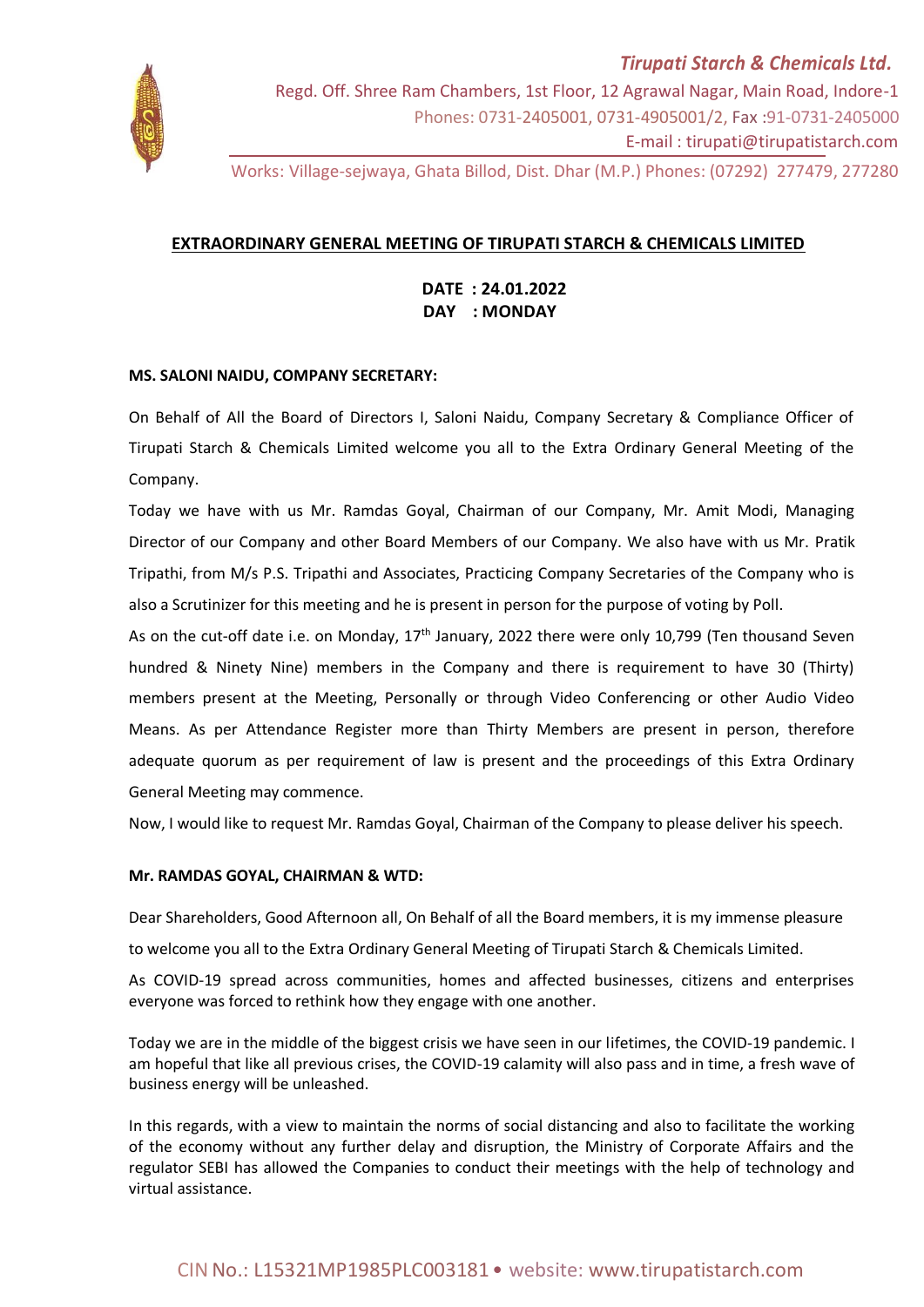Adhering to the current prevailing norms your Company Tirupati Starch & Chemicals Limited has also conducted its Extra Ordinary General Meeting with the help of virtual platform provided by CDSL.

We solicit sincere faith and support of our esteemed shareholders with which we believe that our Company will continue to perform and utilizing its immense potential and generate shareholder's value. I am grateful to the Board of Directors for their continued guidance and support. I would also like to thank our clients, vendors and customers for their trust and support.

## **MS. SALONI NAIDU, COMPANY SECRETARY:**

Thank You Chairman Sir, Now I would like to inform you all that in terms of MCA Circulars and SEBI Circulars Notice of Extra Ordinary General Meeting have been sent to all the members of the Company. As the Notice is already circulated to all the members, I take the Notice convening the meeting as read.

The Poll Papers has been distributed to all the members who are physically present. Details of all three Resolutions are mentioned in the Poll Paper. Members should fill all the details such as Name, No. of Shares, Folio No., Client id and DP id. Members can mark their assent or dissent in the poll paper against each and every Resolution and need to sign at last of the Poll Paper before dropping of Poll Paper in the Ballot Box which is kept here. Members who have any difficulty can take assistance from any volunteer present.

Now, I would request all the members present to consider and approve the Ordinary and Special Businesses as mentioned in the Notice of Extra Ordinary General Meeting of the Company from Item No. 1 to Item No. 3. Now I would read all the Agenda Items one by one:

## **Item No. 1: Reclassification from Promoter Group Category to Public Category.**

There are Two Shareholders of the Company one is holding One thousand two hundred and twenty four (1224) no. of Shares and the other one is holding One thousand two hundred and seventy seven (1277) no. of shares who are currently falling in the Promoter Group Category have requested the Company to Reclassify them from Promoter Group Category to Public Category.

Therefore this Resolution has been meant.

Now, any member can propose the Resolution, any member can second the Resolution.

Now moving to Resolution No. 2

## **Item No. 2: Increase in Borrowing Powers to Board under section 180(1) (c) of the Companies Act, 2013 from Rs. 100 Crores to Rs. 125 Crores.**

Currently your Board has Borrowing Powers upto the Limit of Rs. 100 Crores and the Board has proposed to increase this Borrowing Limits from Rs. 100 Crores to Rs. 125 Crores.

Therefore this Resolution has been meant.

Now, any member can propose the Resolution, any member can second the Resolution.

Now moving to Resolution No. 3